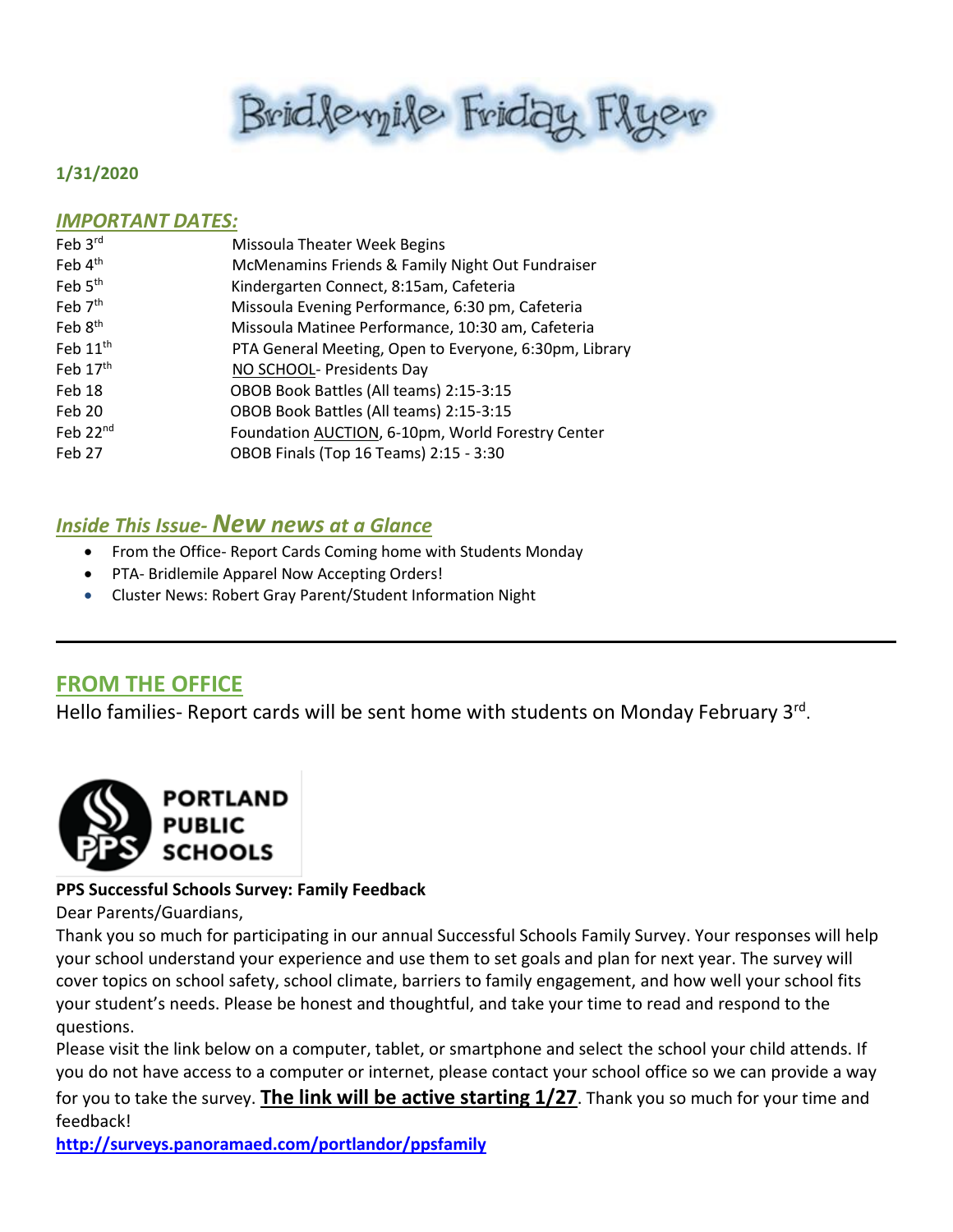

#### **Bridlemile's Connect to Kindergarten Event- for Incoming Kindergarten Families**

Bridlemile's Connect to Kindergarten event is on Wednesday February 5th at 8:15am in the Cafeteria. Parents will attend a presentation about our program, curriculum, and the registration process while their incoming student(s) take part in a fun activity in a kindergarten classroom. Refreshments provided. If you have an incoming kindergartner or know of a family that does, please help spread the word!

#### **Bridlemile STEAM Night 2020**

Are you a scientist? Techie? Engineer? Artist? Mathematician? Just interested in STEAM? You're invited to help make Bridlemile's STEAM Night an awesome experience for all the kids! We are looking for volunteers to help develop activities, set-up, run activities and clean up on **Thursday, March 5**. The event will be held from 6 to 7:30 p.m.

Sign up here:<https://signup.com/go/zKeDfQc>

Thank you! Ms. Miner & Mr. Stenger

## **PTA NEWS**

#### **BRIDLEMILE APPAREL**

Show off your Beagle Pride, support the Bridlemile PTA, and look super fashionable while you're at it! You can now buy shirts and hoodies for kids and adults featuring this year's fun, vintage-inspired design!

# WINTER ORDERS DUE FEBRUARY 14TH! DELIVERY DATE: FEB 28TH



**Online ordering now available!** Order online at <https://my.cheddarup.com/c/bridlemile-apparel> from the comfort of your home. (Want to keep it old school? You can print out the attached flyer [here](file://///ppsfiles.ad.ppsnet/sites/Bridlemile/Bridlemile_Shared_Office/Office/FRIDAY%20FLYER%20DOWNLOADS/2019-20/Bridlemile%20Apparel%20Order%20Form%20winter%202019-2020.pdf) and place in the PTA box in the office with a check.)

Orders are due February 14th--All orders will be delivered via backpack express on February 28th. Questions? Contact Emily Roach at [emilybizbff@gmail.com](mailto:emilybizbff@gmail.com)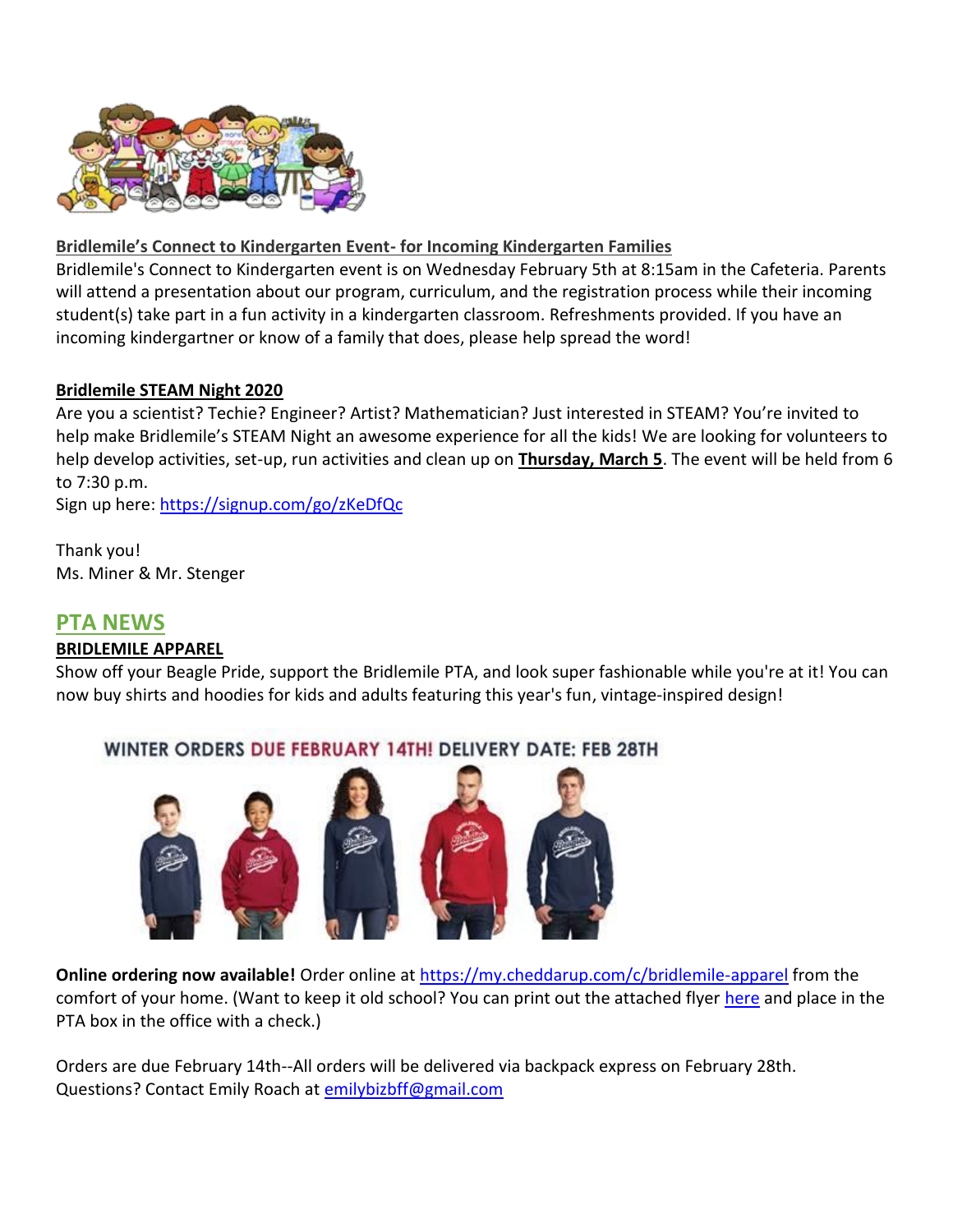#### Bridlemile Pantry

Hello Bridlemile families,

Our food pantry has moved to RM #16(next to the office). Food donation can continue to be dropped off at RM #16. Please place your donation onto the left counter under the BRIDLEMILE pantry sign. We appreciate your continued support.

## **Below are the list of food items that we are able to accept and cannot accept. Food Pantry CAN accept:**

Peanut Butter and Almond Butter *(low or no sugar)* Rice Tuna Beans *(canned or dried)* Pasta Whole Grain Cereal Shelf-stable Milk Cooking Oil Canned Tomatoes Other nutritious foods *(preferably healthy, whole grain, low-fat, low-sodium and low-sugar products)*

#### **Food Pantry CANNOT accept:**

- Rusty or unlabeled cans
- Frozen or refrigerated items (including turkeys or hams) from individual donors
- Homemade items
- Non-commercial canned or packaged items
- Alcoholic beverages
- Open or used items
- Expired items

Got questions? Minh: [minhferris503@gmail.com](mailto:minhferris503@gmail.com) Michelle: [mchll\\_doherty@yahoo.com](mailto:mchll_doherty@yahoo.com)

Thank you, The Bridlemile Food Pantry Team

#### McMenamins Fundraiser!

Mark your calendar for Bridlemile Friends & Family Night out at McMenamins Raleigh Hills Pub on February 4th!

Bring everyone you know out for burgers, drinks, salads, sandwiches, tater tots, and yummy specials because at the end of the night, 50% of the evenings total sales are donated directly to our school! Thanks!

#### Mazama Lodge Adventure

We are looking for a host/hosts for next year's Mazama Lodge adventure. This has been a great fundraiser for PTA in the past. It is a night up at Government camp with other Bridlemile Families. The only way to make the event happen is to have a host/hosts to communicate with the staff at Mazama Lodge. If you are interested,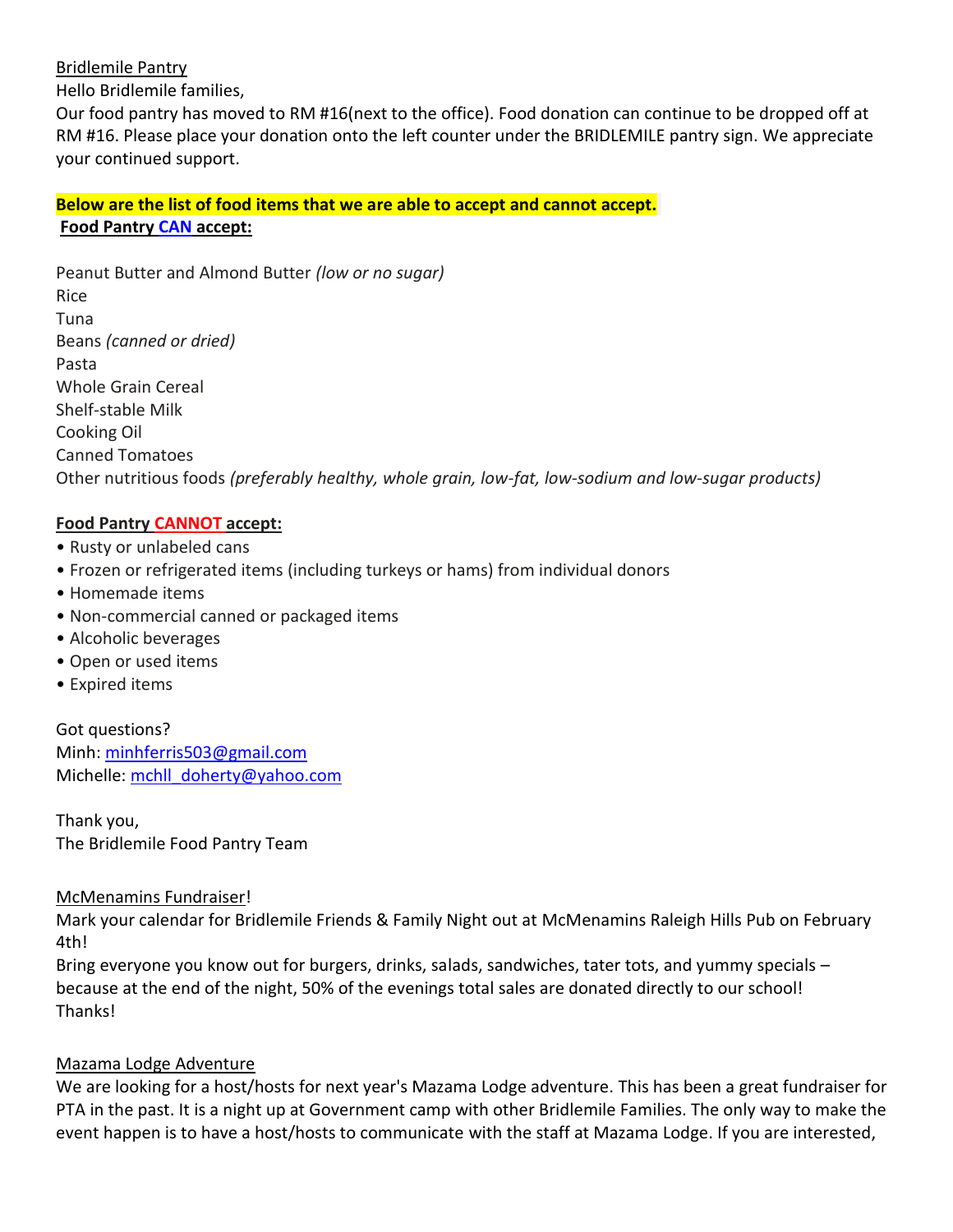please contact PTA! [bridlemile.elementary.pta@gmail.com](mailto:bridlemile.elementary.pta@gmail.com) The sign up for this event occurs at the time our Foundation open up the online items for the auction. More details to come. Thank you!

# **FOUNDATION NEWS**

Our raffle this year will give you some "Golden Wings" – and the ability to obtain a **\$2000** credit to ANY of our amazing live auction items I shared with you last week. We are only selling 100 raffle tickets and at \$100 each, it's a great deal to go home with a terrific live auction item of your choice should you be the highest bidder! A \$2000 credit should get you there! Buy a raffle ticket now when you buy your tickets! <https://bridlemilefoundation.ejoinme.org/tickets>

We are doing a special game this year called the **Bid Frenzy**. During the Bid Frenzy part of our program, we will have some very special items available to the **FIRST bidder to get their paddle in the air** when the item is called. Our Bid Frenzy items will have a terrific priced-to-sell value, so get your biceps in shape to make sure you get one of these! There is no "bidding" on these items – the first person with their paddle in the air gets the goods, so get ready…here are the Bid Frenzy items this year:

- o **Ice Cream for a Year** a pint a week of Salt & Straw!
- o **Great Wolf Lodge** One night stay + \$360 gift certificate
- o **Beer for Year** a case of Widmer each month!
- o **Sunriver Fun** two-night stay, Alpine passes, retail gift certificate and more!
- o **Blazer Family Night** 4 tickets to Blazers + \$100 to Por Que No
- o **To the Beach** a two-night stay at Rockaway Beach and other retail items
- o **Pumpkin Ridge** round of golf for 4
- o **Michter's Whiskey** an incredibly hard to find 10-year single barrel bourbon

Buy your tickets soon and reserve your spot at the VIP Whiskey Lounge or a Champagne Flight by clicking here: [https://bridlemilefoundation.ejoinme.org/tickets.](https://bridlemilefoundation.ejoinme.org/tickets) Please consider sponsoring a teacher or community member as well! Pinterest page here for outfit ideas: [https://protect-](https://pin.it/222xtib7x2vjzc)

[us.mimecast.com/s/PkX\\_CXD5W1hZ5okWf6oFz4?domain=pin.it](https://pin.it/222xtib7x2vjzc)

Can't wait to Fly to the Moon with you on February 22nd!

**[Kristin S. Cornuelle](http://www.orrick.com/Lawyers/Kristin-Cornuelle/Pages/) Auction Chair**

# **WHAT'S HAPPENING IN OUR SCHOOL CLUSTER (Gray/Wilson & West Sylvan/Lincoln)**

## **Robert Gray MS**

Parent & Student Info Night for 5<sup>th</sup> graders February 19<sup>th</sup> @ 6:30pm. Please clic[k here](file://///ppsfiles.ad.ppsnet/sites/Bridlemile/Bridlemile_Shared_Office/Office/FRIDAY%20FLYER%20DOWNLOADS/2019-20/parent%20info%20night%20flyer20-21.pdf) for flyer information.